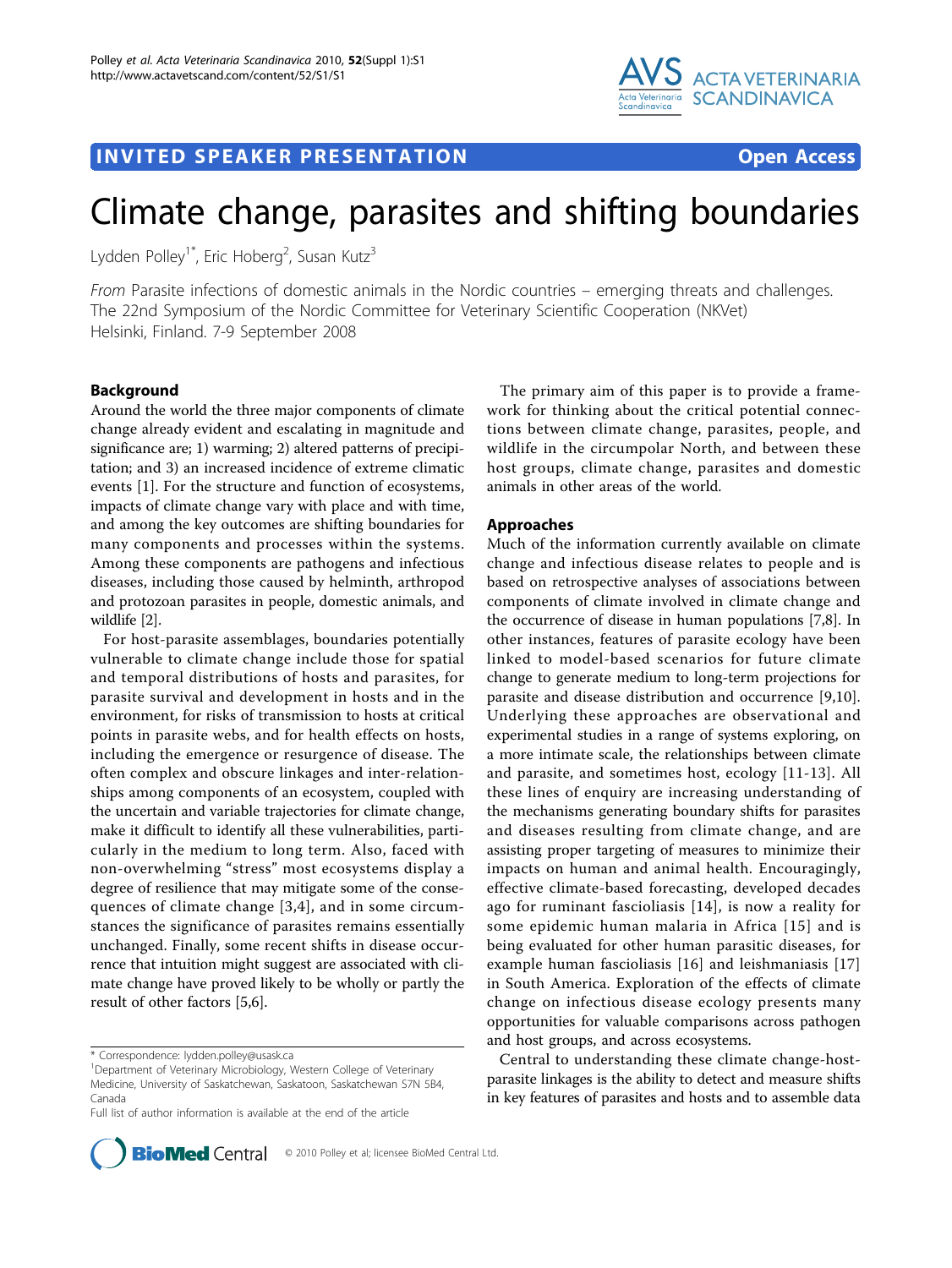unequivocally establishing or refuting links to climate change. Given relevant meteorological data, although monitoring and surveillance of parasitic infections and diseases may be possible to some extent in people and domestic animals, even in remote areas with limited infrastructure, it is usually more difficult in wildlife [\[18\]](#page-4-0). A particular issue for this host group, especially in Arctic and the North and other relatively isolated areas, is the currently limited understanding of the parasite fauna, including species diversity and distribution, and its health significance, especially in the absence of obvious disease or mortality [[19,20\]](#page-4-0). A recently initiated and very promising approach in northern Canada and elsewhere is to recruit, train and fund northerners, particularly harvesters who have frequent contact with wildlife, as health monitors. This program is greatly enhanced in the longer term where wildlife and wildlife health are introduced into curricula for schools in northern communities (see [http://](http://www.ccwhc.ca/Sahtu/index.php) [www.ccwhc.ca/Sahtu/index.php\)](http://www.ccwhc.ca/Sahtu/index.php).

# The fragile North

The North is among areas of the world where climate change is already having significant and obvious effects and is impacting northerners and the animal and plant resources vital to their health and well-being [\[21](#page-4-0),[22](#page-4-0)]. For example, at risk on land are keystone wildlife species, including caribou, reindeer, moose, thinhorn sheep and muskoxen, waterfowl, and fish, together with berries and other foods of plant origin. In the surrounding oceans, polar bears, seals, walrus, seabirds and fish are all vulnerable. Among the elements of climate change threatening the health and sustainability of people and wildlife in the North, perhaps the most significant is warming, which is shifting boundaries for animals and plants [\[23\]](#page-4-0), and for sea ice, permafrost, snow cover, and hydrology, as well as local and regional infrastructure [[22\]](#page-4-0). Warming is also a cause of rising sea levels and the consequent erosion and flooding of coastal areas and disruption of coastal ecosystems and settlements [[22](#page-4-0)].

People and animals that inhabit the North are beset by an array of helminth, arthropod and protozoan parasites. Most of these are restricted to one of the two host groups, but several – the zoonoses – are transmissible from animals to people, often through foods integral to traditional local cultures [[18](#page-4-0)]. These zoonoses include (in North America) Trichinella, Anisakis, Diphyllobothrium, Echinococcus, and Toxoplasma, and perhaps Cryptosporidium and Giardia. All of these can cause obvious clinical disease in people, but not in everyone who is infected.

# Host and parasite vulnerabilities

Many aspects of host and parasite ecology in the North and elsewhere have been identified as potentially vulnerable to climate change. Among possible consequences are boundary shifts that can alter the structure and function of host-parasite assemblages [\[24,25](#page-4-0)]. The speed and extent of these shifts vary with place and with time. For example, those linked to extreme climatic events may be rapid and localized, whereas those resulting from warming may be more gradual and widespread. For definitive and intermediate hosts, including arthropod vectors, these shifts include: 1) geographic distributions – expansion into new areas and/or loss from old areas and, in some cases, local to regional extinctions, together with shifts in migration routes; 2) faunal structure – qualitative changes in the composition of multi-species host communities, including shifts in opportunities for contacts between wildlife and domestic animals; 3) trophic linkages - including predator-prey relationships important for parasite transmission, especially for several zoonoses [[26\]](#page-4-0); 4) phenology - especially the timing of breeding seasons and migrations, and the synchronization of the need for and availability of food; 5) level of nutrition – determined by the composition, availability, accessibility and quality of food and water; 6) health and wellbeing – including patterns of disease occurrence, and possible detrimental synergies between parasites, other infectious agents and other diseases; 7) host abundance – possibly affecting host density and thus parasite transmission dynamics; 8) behavioural patterns – influencing exposure to parasite and in some cases subsequent environmental contamination with parasites; and 9) parasite evolution [[27](#page-4-0)] - likely to be detected first among protozoans. For people dependent to some extent on wildlife, as many northerners are, parasites may be one of the means by which climate change results in shifts in the availability and quality, or perceived quality, of their food and other key products (e.g. hides and pelts) of wildlife origin, and in the role of wildlife in their cultural and economic wellbeing and in the sustainability of northern communities.

For parasites, some potential boundary shifts are similar to those for hosts. For example, as distributions and faunal structures for hosts shift, so too will those for parasites. In some ecosystems, as a result of host switching, both immigrant (or invasive) and endemic hosts may experience new parasites, and these may be especially pathogenic for naïve hosts and may result in emergent or resurgent diseases. Shifts in parasite faunal structure may also result from altered trophic linkages, and the levels of nutrition, health and wellbeing of hosts will influence their susceptibility to parasites and other diseases and may lead to shifts in the role of parasites in ecosystem dynamics. Outside their mammalian and avian hosts, many parasites have life cycle stages in the environment or in ectothermic intermediate hosts and vectors that are exposed directly to climate. Key potential boundary shifts here are in parasite survival and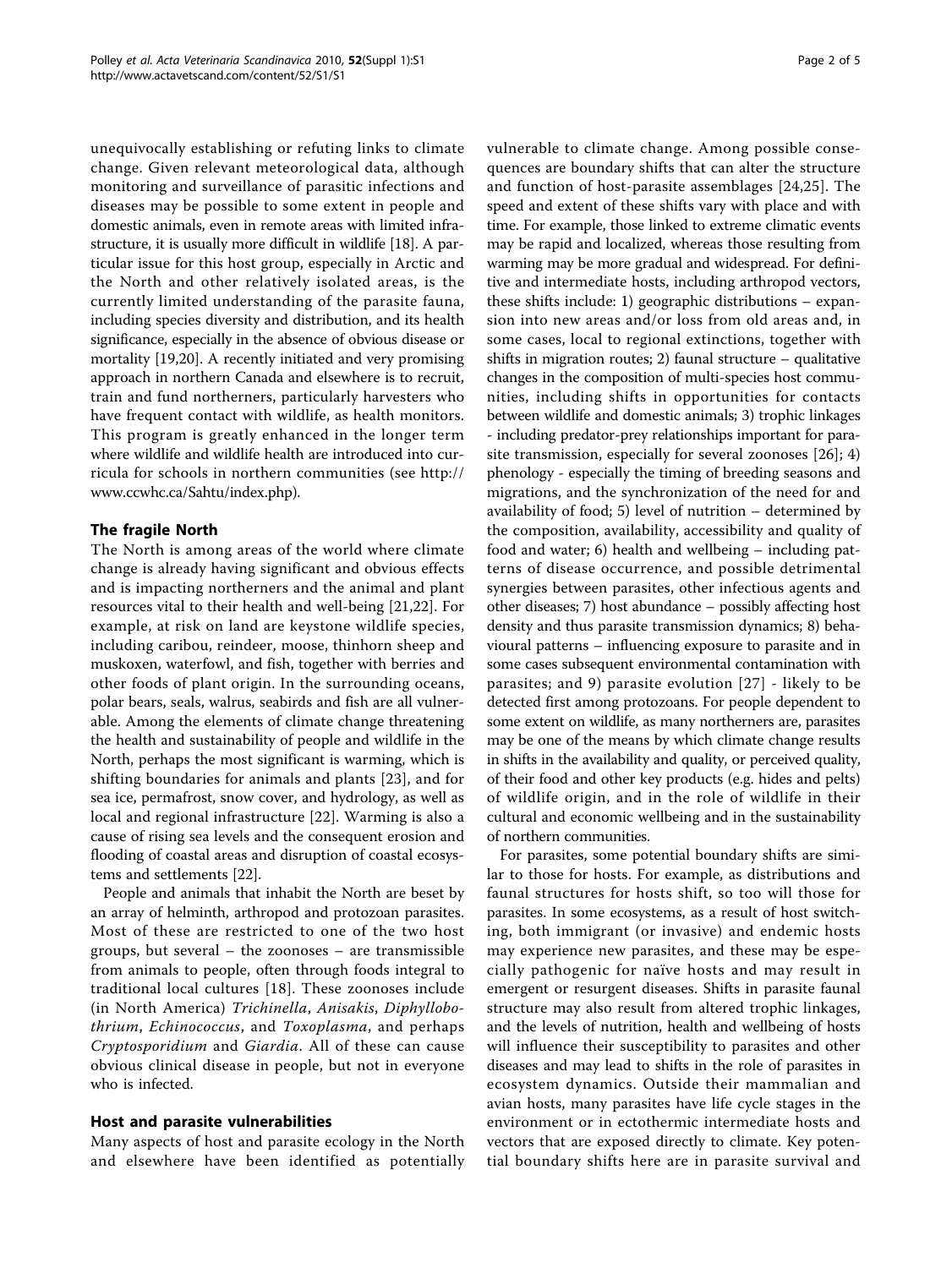development rates [[12\]](#page-3-0) and, for some species, in amplification rates for parasites developing in ectothermic hosts [[11\]](#page-3-0). If warming from climate change enhances these rates, lengthens the summers vital for the transmission of many northern parasites, and shortens and softens the winters then, simplistically, more infective stages of parasites could be available sooner and the transmission period could be extended. In some instances, these shifts have the potential to generate greater parasite abundance in the definitive hosts and to increase their health impacts.

# Some case studies

Despite our currently relatively limited understanding of the ecology of host-parasite assemblages in the Arctic and the North, it is possible to speculate how some might be influenced by climate change. Although evidence transforming this speculation to certainty remains sparse, it is important to consider these issues and especially to identify potential high-risk scenarios for the emergence of significant parasitic disease in people and in wildlife.

## Trichostrongyles of Ungulates

Trichostrongyles (e.g. Ostertagia gruehneri andTelador-Teladorsagia boreoarcticus) are non-zoonotic nematodes that as adults parasitise the abomasum or intestines. They have direct life cycles involving the development of eggs deposited in the feces to free-living, infective larvae in the environment. Infection of ungulate hosts is by ingestion of these larvae. Climate change, as well as its positive or negative effects on the hosts, may shift patterns of development for the parasites' free-living stages. For example, assuming adequate moisture, longer, warmer summers may increase survival and development rates for the free-living stages leading perhaps to shorter generation times and to greater abundance and increased longevity for infective larvae in the environment. This in turn may increase the infection pressure and parasite loads for hosts and lead to greater adverse impacts on host health (e.g. weight loss and reduced conception rates) [[28](#page-4-0),[29\]](#page-4-0) and, for species important as food for northerners, on human health. In addition, altered summer transmission dynamics and fall climate may shift patterns of larval inhibition in the gastro-intestinal mucosa, an important mechanism for overwinter survival by some trichostrongyles in other areas of the world. A useful preliminary glimpse of the links between climate change and altered ecology for trichostrongyles can be derived from basic information about pre-patent periods and the relationships between environmental temperatures and larval survival and development rates as determined in the laboratory and in the field. Data are plentiful on these aspects of

trichostrongyles of domestic animals in several areas of the world [\[12](#page-3-0)], but caution is required when attempting to extrapolate these data to the species of parasites infecting free-ranging hosts, particularly in the Arctic and the North.

# Protostrongylids of Ungulates

Protostrongylid nematodes (e.g. Umingmakstrongylus pallikuukensis, Parelaphostrongylus odocoiei and P. andersoni) are non-zoonotic and live as adults in the airways, lung parenchyma or skeletal musculature. Their life cycles are indirect, involving development of firststage larvae deposited in feces to infective larvae in gastropod intermediate hosts. Infection of ungulates is by ingestion of infected gastropods or of infective larvae spontaneously emerged from the gastropods.

The life cycle stages of these parasites outside the hosts have vulnerabilities to climate change generally similar to those of the trichostrongyles but it is possible that gastropod mobility and avoidance of extreme habitat conditions may protect the larvae from some of the effects of a changed climate [\[30](#page-4-0)].

For U. pallikuukensis, an empirical model derived from laboratory and field studies demonstrated that warming in the North probably has already shortened larval development times in gastropods and shifted transmission dynamics from a two-year to a one-year adult-to-adult cycle [[31\]](#page-4-0). A similar model for P. odocoilei indicated that temperature constraints affecting larval development rates in gastropods may define the northern limits of the parasite's distribution, and that warming may remove these and lead to an expanded parasite distribution [\[10](#page-3-0)]. Also, for *U. pallikuukensis*, attempted experimental infections indicated that thinhorn sheep, potentially newly sympatric with muskoxen as a result of shifts in host geographic distributions perhaps associated with climate change, are not susceptible to the parasite [[32](#page-4-0)].

#### Trichinella nativa

Trichinella is a genus of zoonotic nematode containing species that infect a range of vertebrates, including people, in many parts of the world. Trichinella nativa is the primary northern species. Adult Trichinella live in the small intestine, and the larvae produced by the female parasites migrate to skeletal muscle and sometimes other tissues. These larvae are the parasite's infective stage and transmission is by carnivorism, including feeding on carrion. In the North many host species are infected, and of special concern are those consumed by people, especially polar and black bear, walrus, and seal. Other than in carrion, life cycle stages of Trichinella are not exposed to the environment and any effects of climate change are likely to result primarily from shifts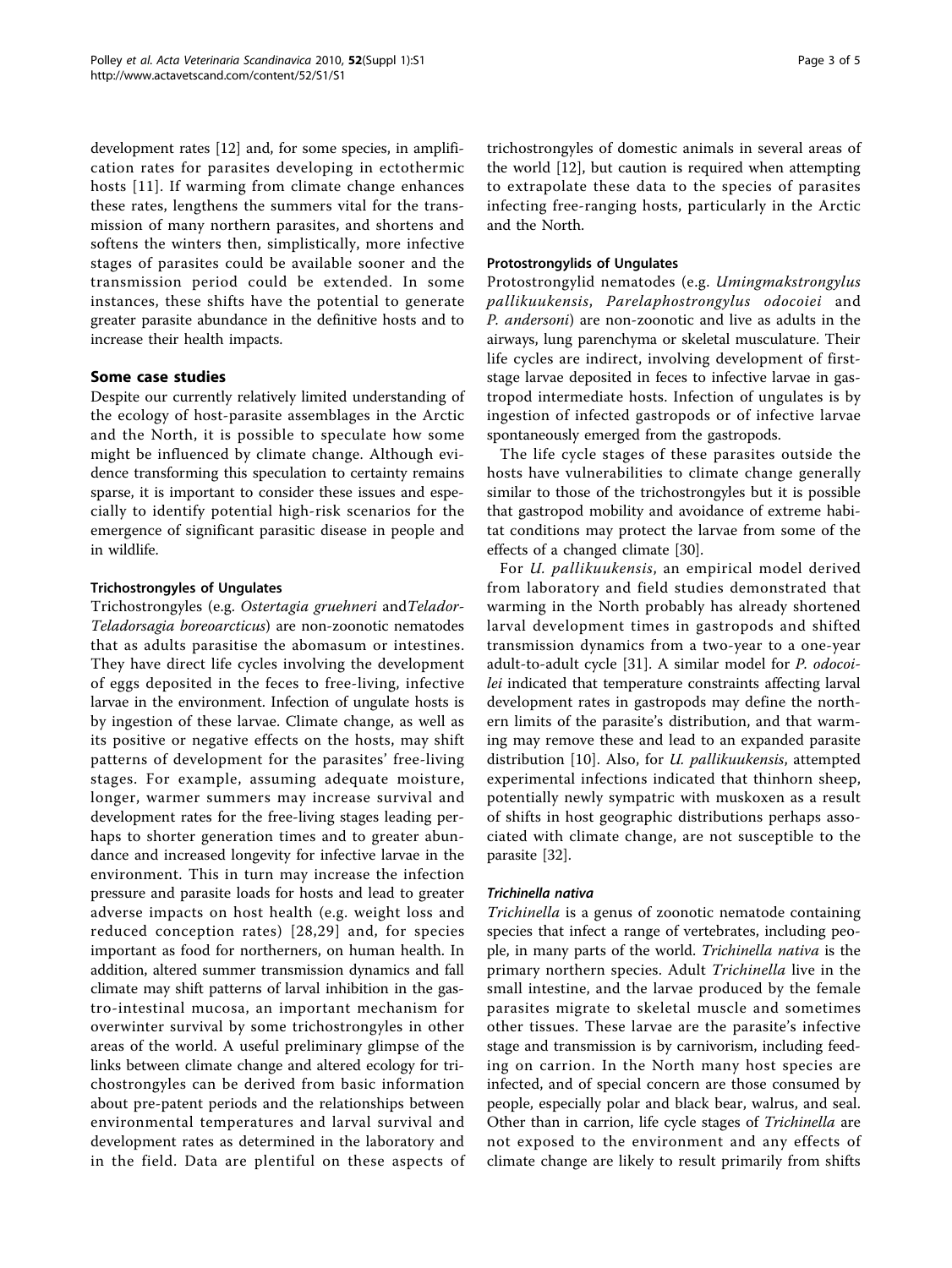<span id="page-3-0"></span>in host faunal structure and trophic linkages [[26\]](#page-4-0). Outside the North, the ecology of Trichinella may be modified by climate-induced shifts in contacts between wildlife and domestic animals, and perhaps through behavioural shifts in the utilization of infected hosts as food for people.

#### Cryptosporidium and Giardia

Among the several species and genotypes currently established for each of these two genera of protozoans some are zoonotic and infect a range of hosts but most seem restricted to a single host species [[33\]](#page-4-0). Although some species/genotypes are shared between people and domestic animals, the significance of wildlife as sources of human infections, and of people as a source of the parasites for wildlife, remain uncertain and unexplored. Both parasites live primarily in the small intestine and the life cycles are direct. Infection is by ingestion of infective oocysts (Cryptosporidium) or cysts (Giardia) from the environment or from contaminated food or water. Climate change has the potential to alter survival rates for the cysts and oocysts (which are infective when voided by the hosts) and, because both parasites are found in surface water, shifts in local and regional hydrology may alter parasite distributions and the risks of human and animal exposure. In human settlements altered patterns of precipitation and extreme climatic events may disrupt the integrity of the infrastructure, particularly water supplies and sewage disposal, increasing the risk of human infection. In addition, these elements of the climate change may result in increased run-off and contamination of water with animal feces, and increased risk of zoonotic transmission.

#### Priorities for action

For people, domestic animals and especially wildlife, in many situations around the world it is difficult to identify all the causes of detectable shifts in disease occurrence and, correctly, efforts are directed principally at mitigation of the disease and at effective control. Additionally, for all host groups, it may be difficult to tease parasites from among other potential contributors to disease, and to determine the role of climate in shifts in disease ecology and host health [\[34\]](#page-4-0). For wildlife, the detection of these shifts may also be hampered by a lack of baseline data for the occurrence and significance of pathogens and diseases. In exploring climate change as a cause of new patterns of disease, however, much can be learned from the many data-derived relationships between key climatic factors and host, parasite and disease ecology, and the integration of these with projections for climate change trajectories. This capability, coupled with an integrative, multidisciplinary and ecological approach, makes possible the identification of parasitic infections and

diseases likely to be particularly susceptible to climate change and, with adjustments for regional variations, the exploration of some of the possible consequences of accelerating climate change for the occurrence of these diseases and for animal and human health. This is a very urgent need, and without such an attempt to anticipate the possible, society is likely to be a more or less impotent spectator to the certainty of continual ecological calamities.

#### Author details

<sup>1</sup>Department of Veterinary Microbiology, Western College of Veterinary Medicine, University of Saskatchewan, Saskatoon, Saskatchewan S7N 5B4, Canada. <sup>2</sup>National Parasite Collection, Agricultural Research Service, United States Department of Agriculture, Beltsville, Maryland 20705, USA. <sup>3</sup>Department of Ecosystem and Public Health, Faculty of Veterinary Medicine University of Calgary, Calgary, Alberta T2N 4N1, Canada.

#### Published: 13 October 2010

#### References

- 1. IPCC: Summary for Policymakers. Climate Change 2007: The Physical Science Basis. Contribution of Working Group I to the Fourth Assessment Report of the Intergovernmental Panel on Climate Change Cambridge University Press, Cambridge, United Kingdom and New York, NY, USASolomon S, Qin D, Manning M, Chen Z, Marquis M, Averyt KB, Tignor M, Miller HL 2007.
- 2. Patz JA, Graczyk TK, Geller N, Vittor AY: [Effects of environmental change](http://www.ncbi.nlm.nih.gov/pubmed/11113264?dopt=Abstract) [on emerging parasitic diseases.](http://www.ncbi.nlm.nih.gov/pubmed/11113264?dopt=Abstract) Int. J. Parasitol 2000, 30:1395-1405.
- 3. Folke C, Carpenter S, Walker B, Scheffer M, Elmqvist , Gunderson L, Holling CS: Regime shifts, resilience, and biodiversity in ecosystem management. Ann. Rev. Ecol. Evol. Syst 2004, 35:557-581.
- 4. Moore SE, Huntington HP: Arctic marine mammals and climate change: impacts and resilience. Ecol. Applic 2008, 18(Supplement):S157-S165.
- 5. Sumilo D, Asokliene L, Bormane A, Vasilenko V, Golovljova I, Randolph SE: [Climate change cannot explain the upsurge of tick-borne encephalitis in](http://www.ncbi.nlm.nih.gov/pubmed/17551580?dopt=Abstract) [the Baltics.](http://www.ncbi.nlm.nih.gov/pubmed/17551580?dopt=Abstract) PLoS ONE 2007, 2:e500.
- 6. Sumilo D, Bormane A, Asokliene L, Vasilenko V, Golovljova I, Avsic-Zupanc T, Hubalek Z, Randolph SE: [Socio-economic factors in the differential](http://www.ncbi.nlm.nih.gov/pubmed/18183571?dopt=Abstract) [upsurge of tick-borne encephalitis in Central and Eastern Europe.](http://www.ncbi.nlm.nih.gov/pubmed/18183571?dopt=Abstract) Rev. Med. Virol 2008, 18:81-95.
- 7. Cardenas R, Sandoval CM, Rodriguez-Morales AJ, Franco-Paredes C: [Impact](http://www.ncbi.nlm.nih.gov/pubmed/16896132?dopt=Abstract) [of climate variability in the occurrence of leishmaniasis in northeastern](http://www.ncbi.nlm.nih.gov/pubmed/16896132?dopt=Abstract) [Colombia.](http://www.ncbi.nlm.nih.gov/pubmed/16896132?dopt=Abstract) Am. J. Trop. Med. Hyg 2006, 75:273-277.
- 8. Curriero FC, Patz JA, Rose JB, Lele S: The association between extreme precipitation and waterborne disease outbreaks in the United States. Am. J. Publ. Hlth 2001, 91:1194-1199.
- 9. Ogden NH, Maarouf A, Barker IK, Bigras-Poulin M, Lindsay LR, Morshed MG, O'Callaghan CJ, Ramay F, Waltner-Toews D, Charron DF: [Climate change](http://www.ncbi.nlm.nih.gov/pubmed/16229849?dopt=Abstract) [and the potential for range expansion of the Lyme disease vector](http://www.ncbi.nlm.nih.gov/pubmed/16229849?dopt=Abstract) [Ixodes scapularis in Canada.](http://www.ncbi.nlm.nih.gov/pubmed/16229849?dopt=Abstract) Int. J. Parasitol 2006, 36:63-70.
- 10. Jenkins EJ, Veitch AM, Kutz SJ, Hoberg EP, Polley L: [Climate change and](http://www.ncbi.nlm.nih.gov/pubmed/16332289?dopt=Abstract) [the epidemiology of protostrongylid nematodes in northern ecosystems:](http://www.ncbi.nlm.nih.gov/pubmed/16332289?dopt=Abstract) [Parelaphostrongylus odocoilei and Protostrongylus stilesi in Dall](http://www.ncbi.nlm.nih.gov/pubmed/16332289?dopt=Abstract)'s sheep [\(Ovis d. dalli\).](http://www.ncbi.nlm.nih.gov/pubmed/16332289?dopt=Abstract) Parasitology 2006, 132:387-401.
- 11. Poulin R: [Global warming and temperature-mediated increases in](http://www.ncbi.nlm.nih.gov/pubmed/16393363?dopt=Abstract) [cercarial emergence in trematode parasites.](http://www.ncbi.nlm.nih.gov/pubmed/16393363?dopt=Abstract) Parasitology 2006, 132:143-151.
- 12. O'Connor LJ, Walkden-Brown SW, Kahn LP: [Ecology of the free-living](http://www.ncbi.nlm.nih.gov/pubmed/17011129?dopt=Abstract) [stages of major trichostrongylid parasites of sheep.](http://www.ncbi.nlm.nih.gov/pubmed/17011129?dopt=Abstract) Vet. Parasitol 2006, 142:1-15.
- 13. Van Dijk J, Morgan ER: [The influence of temperature on the](http://www.ncbi.nlm.nih.gov/pubmed/17991303?dopt=Abstract) [development, hatching and survival of Nematodirus battus larvae.](http://www.ncbi.nlm.nih.gov/pubmed/17991303?dopt=Abstract) Parasitology 2008, 135:269.
- 14. Ollerenshaw CB, Smith LP: [Meteorological factors and forecasts of](http://www.ncbi.nlm.nih.gov/pubmed/4935270?dopt=Abstract) [helminthic disease.](http://www.ncbi.nlm.nih.gov/pubmed/4935270?dopt=Abstract) Adv. Parasitol 1969, 7:283-323.
- 15. Cox J, Abeku TA: [Early warning systems for malaria in Africa: from](http://www.ncbi.nlm.nih.gov/pubmed/17412641?dopt=Abstract) [blueprint to practice.](http://www.ncbi.nlm.nih.gov/pubmed/17412641?dopt=Abstract) Trends Parasitol 2007, 23:243-246.